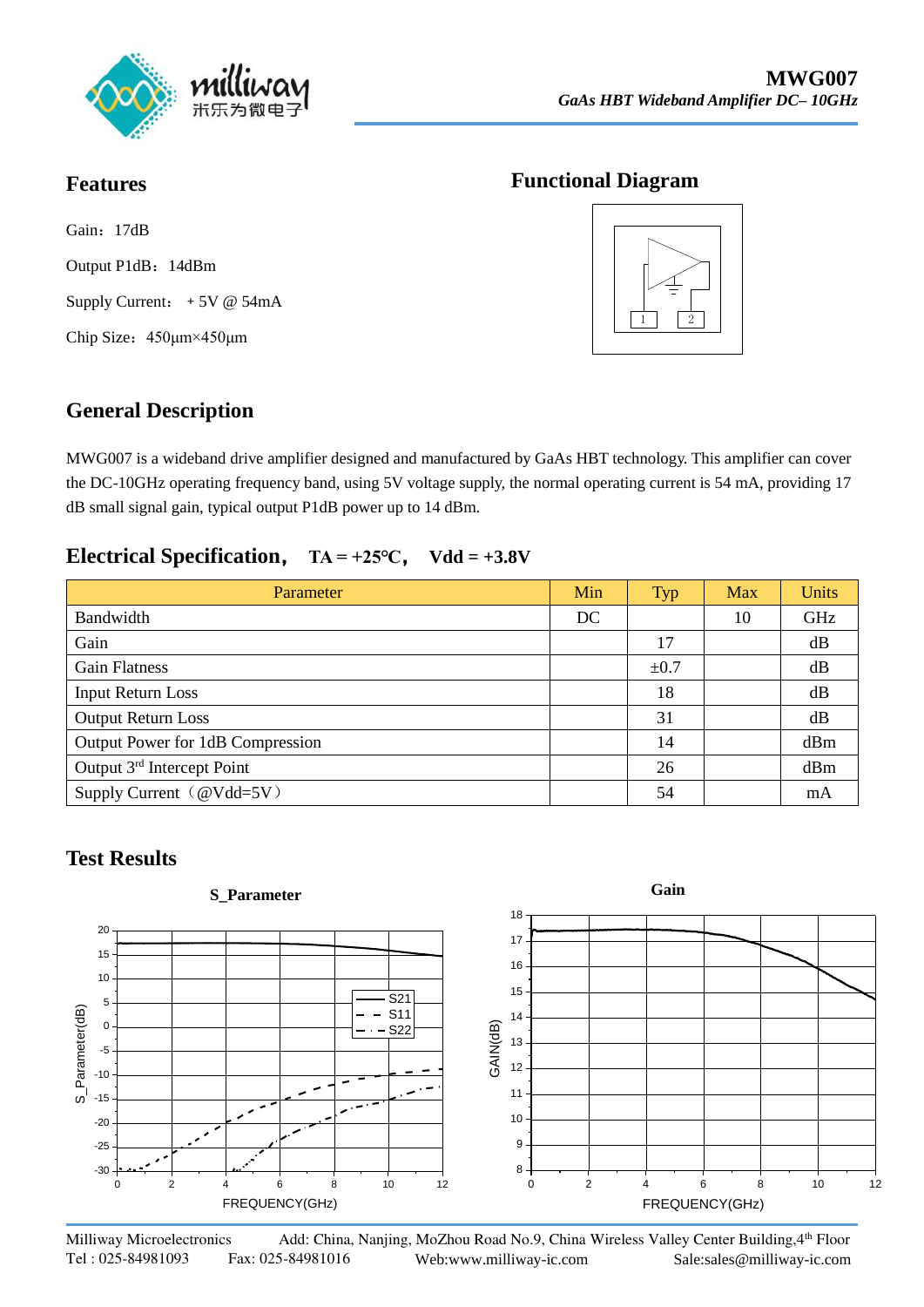

**Input Return Loss**

**Output Return Loss**





#### **Assembly Diagram**



## **Recommended component values**

| 元器件    | 工作频率(GHz)    |       |       |       |  |
|--------|--------------|-------|-------|-------|--|
|        | 0.05         |       |       |       |  |
| L1     | 270nH        | 56nH  | 8.2nH | 2.2nH |  |
| C1, C2 | $0.01 \mu F$ | 100pF | 100pF | 100pF |  |

Note: L1 is series resonance, C1 and C2 are parallel resonance.